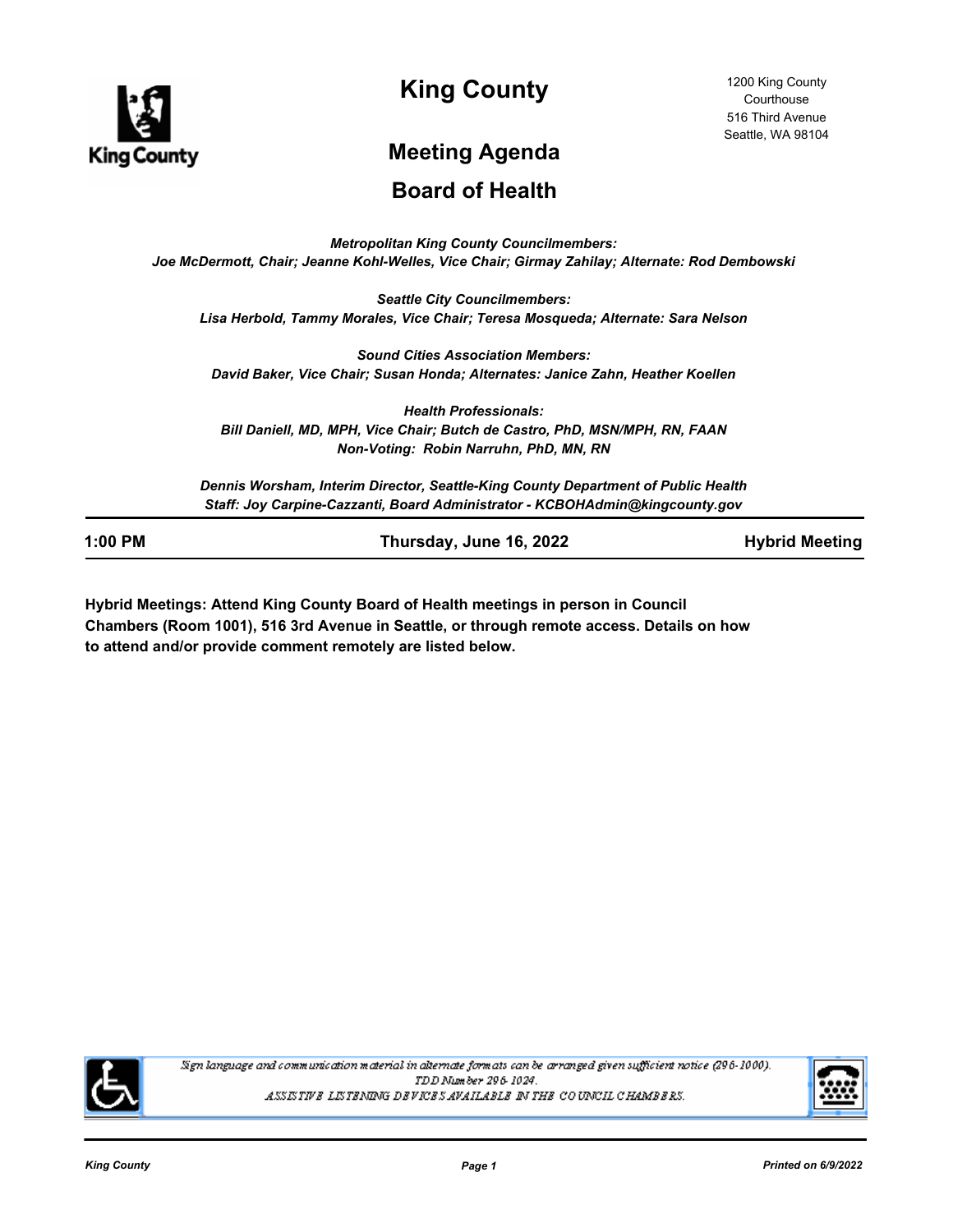**HOW TO PROVIDE PUBLIC COMMENT:**

**There are two ways to provide public comment:**

**1. In person: You may attend the meeting in person in Council Chambers.**

**2. Remote attendance on the Zoom Webinar: You may provide oral public comment at the meeting by connecting to the meeting via phone or computer using the ZOOM application at https://zoom.us/, and entering the Webinar ID below. Join online Paste the following link into the address bar of your web browser: https://kingcounty.zoom.us/j/83626142088 to join online.**

**Join by Telephone Dial: US : +1 253 215 8782 Webinar ID: 836 2614 2088**

**If you do not wish to provide public comment, please help us manage the callers by using one of the options below to watch or listen to the meeting.**

**HOW TO WATCH/LISTEN TO THE MEETING: There are two ways to watch or listen in to the meeting:**

**1) Stream online via this link https://livestream.com/accounts/15175343/events/4485487 or input the link web address into your web browser.**

**2) Watch King County TV Channel 22 (Comcast Channel 22 and 322(HD), Wave Broadband Channel 2.**

- **1. Call to Order**
- **2. Roll Call**
- **3. Announcement of Any Alternates Serving in Place of Regular Members**
- **4. Approval of Minutes of May 19, 2022**
- **5. Public Comments**
- **6. Chair's Report**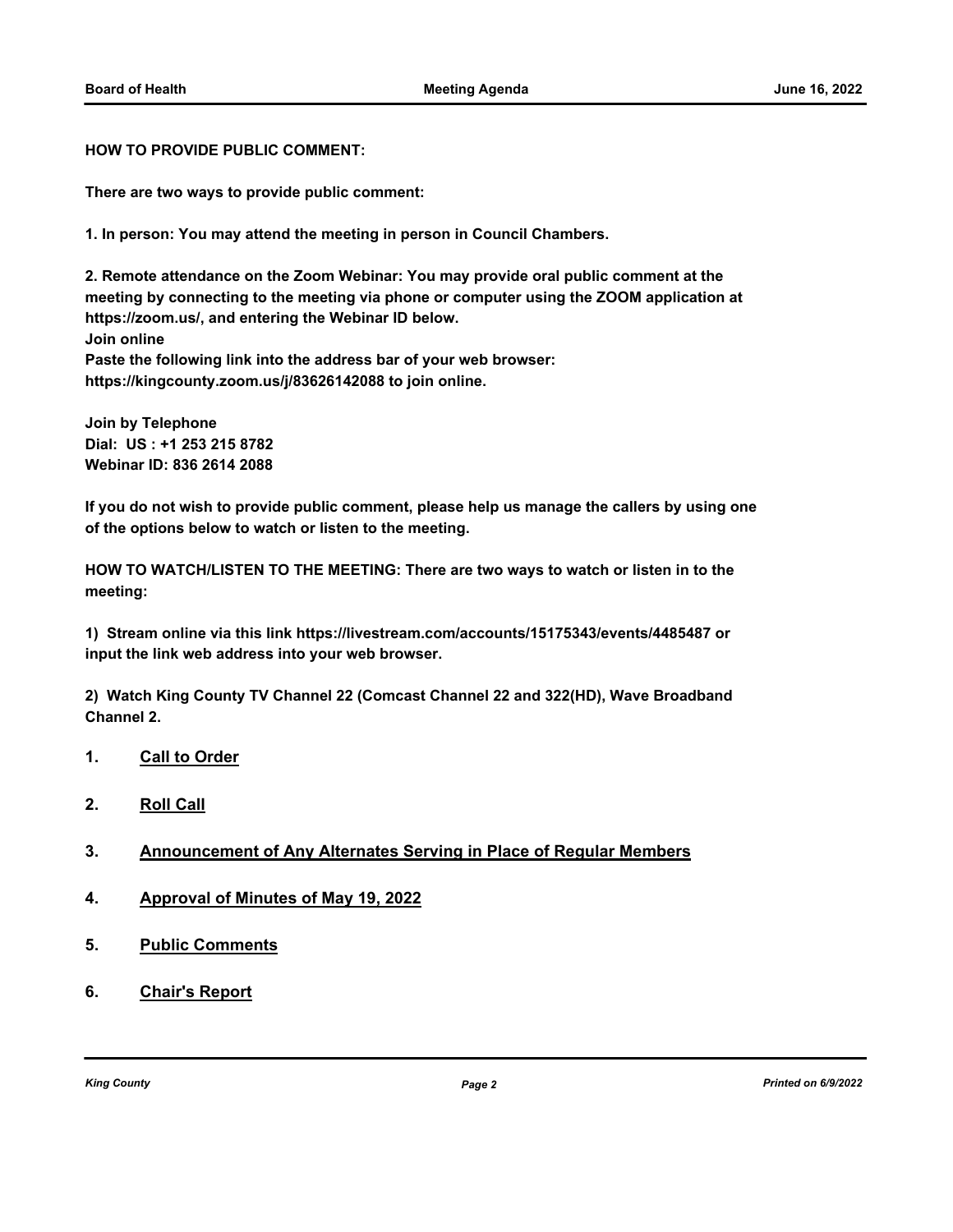# **7. Director's Report**